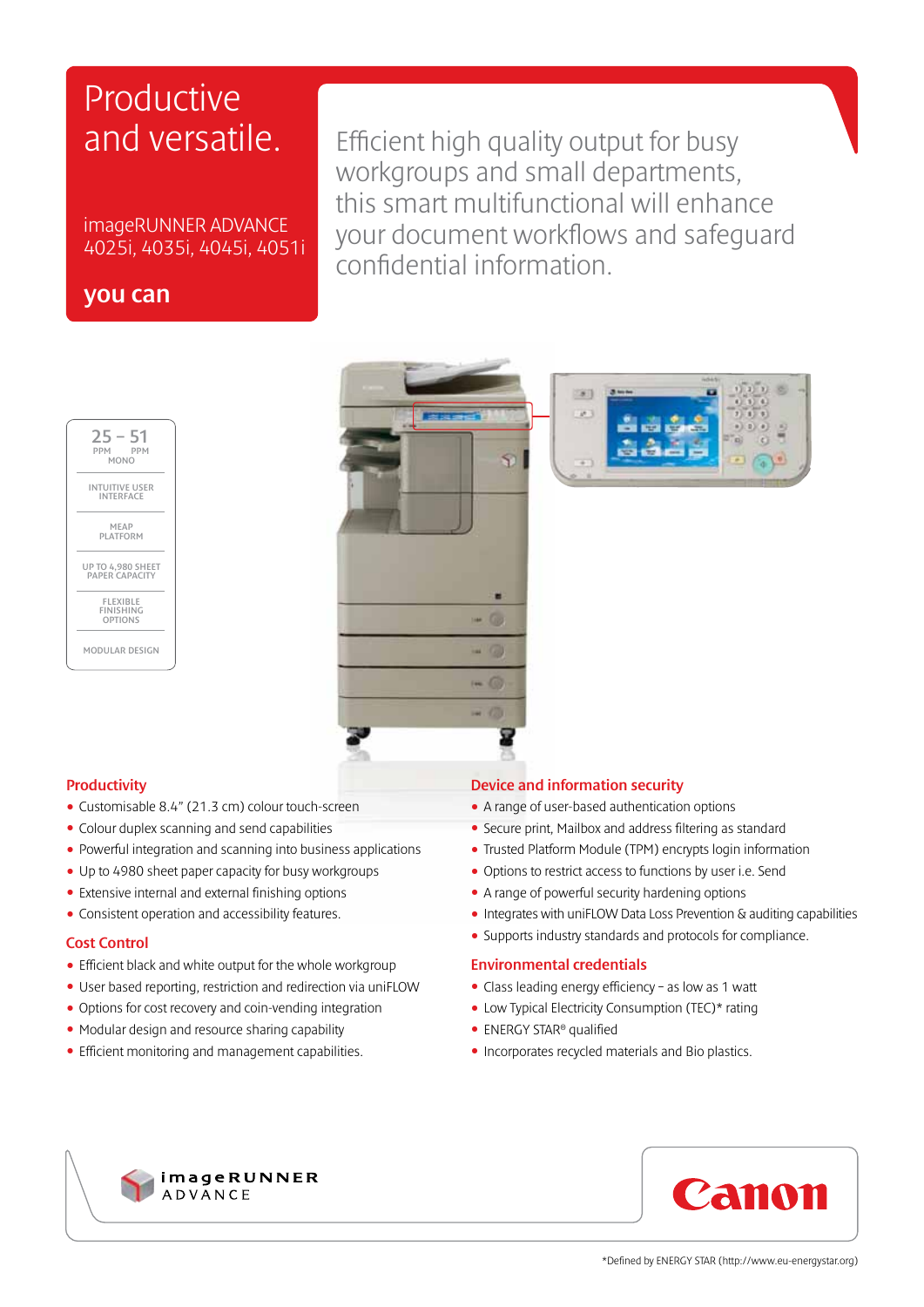# Specifications: imageRUNNER ADVANCE 4000 series

| Machine type                                          | Monochrome Laser Multifunctional. (Reader/Printer separated)                                                                                                                                                                                                                                                                                                                                                    | <b>SCAN SPECIFICATIONS</b>                      |                                                                                                                                                                                                                                                                                                                                          |
|-------------------------------------------------------|-----------------------------------------------------------------------------------------------------------------------------------------------------------------------------------------------------------------------------------------------------------------------------------------------------------------------------------------------------------------------------------------------------------------|-------------------------------------------------|------------------------------------------------------------------------------------------------------------------------------------------------------------------------------------------------------------------------------------------------------------------------------------------------------------------------------------------|
| Available Core functions                              | imageRUNNER ADVANCE 4025i: Print, Copy*, Scan*, Send* & Optional Fax<br>imageRUNNER ADVANCE 4035i: Print, Copy*, Scan*, Send* & Optional Fax                                                                                                                                                                                                                                                                    | Optional/Standard                               | Optional Colour Image Reader Unit-E1 provides: Colour Flatbed scan unit                                                                                                                                                                                                                                                                  |
|                                                       | imageRUNNER ADVANCE 4045i: Print, Copy*, Scan*, Send* & Optional Fax<br>imageRUNNER ADVANCE 4051i: Print, Copy*, Scan*, Send* & Optional Fax                                                                                                                                                                                                                                                                    | Type                                            | and 100-sheet Duplex Automatic Document Feeder (DADF)<br>Colour Flatbed and Duplex Automatic Document Feeder (DADF)                                                                                                                                                                                                                      |
|                                                       | * Requires Duplex Color Image Reader Unit-E1                                                                                                                                                                                                                                                                                                                                                                    | Supported media size/s                          | A3, A4, A4R, A5, A5R, Custom sizes (W x L): Max 297 mm x 432 mm<br>Min. 128 mm x 148 mm)                                                                                                                                                                                                                                                 |
| PRINTER SPECIFICATIONS                                |                                                                                                                                                                                                                                                                                                                                                                                                                 | Supported media weight/s                        | Single-sided scanning: 42 to 128 g/m <sup>2</sup><br>Double-sided scanning: 50 to 128 g/m <sup>2</sup>                                                                                                                                                                                                                                   |
| Print speed                                           | imageRUNNER ADVANCE 4025i: Up to 25 ppm (A4), Up to 15 ppm<br>(A3), Up to 17 ppm (A4R), Up to 17 ppm (A5R)<br>imageRUNNER ADVANCE 4035i: Up to 35 ppm (A4), Up to 22 ppm<br>(A3), Up to 32 ppm (A4R), Up to 20 ppm (A5R)                                                                                                                                                                                        | Scan resolution                                 | 100 dpi, 150 dpi, 200 x 100 dpi, 200 dpi, 300 dpi, 200 x 400 dpi*,<br>400 x 200dpi*, 400dpi*, 600dpi*.<br>* Requires optional 512MB memory                                                                                                                                                                                               |
|                                                       | imageRUNNER ADVANCE 4045i: Up to 45 ppm (A4), Up to 22 ppm<br>(A3), Up to 32 ppm (A4R), Up to 20 ppm (A5R)                                                                                                                                                                                                                                                                                                      | Double sided scanning                           | 2-sided to 2-sided (Automatic)                                                                                                                                                                                                                                                                                                           |
|                                                       | imageRUNNER ADVANCE 4051i: Up to 51 ppm (A4), Up to 25 ppm<br>(A3), Up to 37 ppm (A4R), Up to 20 ppm (A5R)                                                                                                                                                                                                                                                                                                      | Scan speed                                      | Single-sided (A4): 51 ipm 300dpi (Black & White), 51 ipm 300 dpi<br>(Colour). Double-sided (A4): 17 ipm 300 dpi (Black & White), 17 ipm<br>300 dpi (Colour)                                                                                                                                                                              |
| Printing method<br>Print resolution                   | Monochrome laser beam printing<br>1200 dpi x 1200 dpi, 600 dpi x 600 dpi                                                                                                                                                                                                                                                                                                                                        | Scan methods                                    | Push Scan: Send functionality available on all models.                                                                                                                                                                                                                                                                                   |
| Double sided printing                                 | Automatic (Standard)                                                                                                                                                                                                                                                                                                                                                                                            |                                                 | Pull Scan: TWAIN/WIA Pull scanning available on all models<br>Scan to USB Memory Key: Available on all models                                                                                                                                                                                                                            |
| Printing from memory media                            | Supported memory media: USB memory key, Memory cards (SD,<br>Compact Flash & Memory Stick via optional Multimedia Reader/<br>Writer-A2).<br>Supported file types for direct printing including printing from RemoteUI,<br>Advanced Space and Web Access: JPEG, TIFF, PDF*, XPS*<br>*Requires PS Printer Kit for PDF or Direct Print Kit for PDF/XPS. XPS direct<br>print from removable media is not available. | Pull scan specifications                        | TWAIN via Network TWAIN Driver (Colour Network ScanGear)<br>Supported OS: Windows 2000 / Windows XP / Windows Server 2003 /<br>Windows Vista / Windows Server 2008 / Windows 7 (32 bit, 64 bit in<br>compatibility mode)<br>WIA via Network WIA Driver. Supported OS: Windows Vista / Windows<br>Server 2008/ Windows 7 (32 bit, 64 bit) |
| Paper input (Standard)                                | 2 x 550-sheet cassettes                                                                                                                                                                                                                                                                                                                                                                                         | <b>SEND SPECIFICATIONS</b>                      |                                                                                                                                                                                                                                                                                                                                          |
| Paper input (Option)                                  | 80-sheet multi-purpose tray<br>2 x 550-sheet cassettes (Cassette Pedestal)                                                                                                                                                                                                                                                                                                                                      | Optional/Standard                               | Standard on all models (Requires Colour Image Reader Unit-E1)                                                                                                                                                                                                                                                                            |
|                                                       | 1x 2700-sheet Side Paper Deck                                                                                                                                                                                                                                                                                                                                                                                   | Send resolution                                 | 100 dpi, 150 dpi, 200 x 100 dpi, 200 dpi, 300 dpi, 200 x 400 dpi*,<br>400 x 200 dpi*, 400 dpi*, 600 dpi*. * Requires optional 512MB memory                                                                                                                                                                                               |
| Maximum paper input capacity<br>Paper output capacity | 4980 sheets<br>Without Finisher: 250-sheets (80 gsm). With Inner Finisher: 1,000 sheets<br>(with 1 tray), 100 + 500 sheets(with 2 trays) (80 gsm). With external                                                                                                                                                                                                                                                | Destinations                                    | E-Mail/ Internet FAX (SMTP), PC (SMB, FTP), WebDAV. Google Docs<br>with iR-ADV Cloud Connect MEAP application                                                                                                                                                                                                                            |
|                                                       | Finisher: 3,000 (Lower tray: 1,700/Upper tray: 1,300 sheets) (80 gsm)                                                                                                                                                                                                                                                                                                                                           | Address Book/ Speed dials                       | LDAP (1000) / Local (Max. 500)                                                                                                                                                                                                                                                                                                           |
| Finishing capabilities                                | Standard: Collate, Group. With optional Finishing units: Collate, Group,<br>Offset, Staple, Booklet, Hole Punch                                                                                                                                                                                                                                                                                                 | File formats<br>Universal Send Feature Sets     | TIFF, JPEG, PDF, XPS, High compression PDF/XPS, PDF/A-1b<br>Universal Send Advanced Feature Set-E1 (option): Outline PDF (Trace &                                                                                                                                                                                                        |
| Supported media types                                 | Cassette/s: Plain paper, Recycled paper, Colour paper, Heavy paper,<br>Pre-punched paper, Envelopes*. *Envelope support via second drawer only.<br>Requires optional Envelope Cassette-D1.<br>Multi-purpose tray: Plain paper, Recycled paper, Colour paper, Heavy                                                                                                                                              |                                                 | Smooth), Searchable PDF/XPS, Reader Extensions PDF.<br>Universal Send Security Feature Set-D1 (option): Encrypted PDF, Device<br>Signature PDF/XPS.                                                                                                                                                                                      |
|                                                       | paper, Pre-punched paper, Bond, Transparency, Label, Envelopes                                                                                                                                                                                                                                                                                                                                                  | <b>FAX SPECIFICATIONS</b>                       | Universal Send Digital User Signature Kit-C1 (option): User Signature PDF/XPS                                                                                                                                                                                                                                                            |
| Supported media sizes                                 | Paper Drawer 1, 2, 3 and 4: Standard size: A4, A4R, A3, A5, A5R, B5,<br>Free size (139.7 mm x 182 mm to 297 mm to 431.8 mm), Envelopes*                                                                                                                                                                                                                                                                         | Optional/Standard                               | Optional on all models                                                                                                                                                                                                                                                                                                                   |
|                                                       | (No.10 (COM10), Monarch, ISO-C5, DL). *Envelope support via second<br>drawer only. Requires optional Envelope Cassette-D1                                                                                                                                                                                                                                                                                       | Modem speed                                     | Super G3 33.6kbps (Up to 3 seconds/page <sup>1</sup> )                                                                                                                                                                                                                                                                                   |
|                                                       | Multi-purpose tray: Standard size: A4, A4R, A3, A5, A5R, B5,<br>Free size (99 mm x 148 mm to 297 mm to 432 mm), Envelopes (No.10<br>(COM10)), ISO-B5, Monarch, ISO-C5, DL)                                                                                                                                                                                                                                      | Fax resolution                                  | Standard: 200 x 100 dpi. Fine: 200 x 200 dpi<br>Super fine: 200 x 400 dpi. Ultra fine: 400 x 400 dpi                                                                                                                                                                                                                                     |
| Supported media weights                               | Cassette/s: 60 to 128 g/m <sup>2</sup> . Multi-purpose tray: 52 to 220 g/m <sup>2</sup>                                                                                                                                                                                                                                                                                                                         | FAX memory                                      | Up to 6,000 pages <sup>1</sup><br>Max. 200                                                                                                                                                                                                                                                                                               |
|                                                       | Duplex: 52 to 105 g/m <sup>2</sup>                                                                                                                                                                                                                                                                                                                                                                              | Speed dials<br>Group dials/destinations         | Max. 199 dials                                                                                                                                                                                                                                                                                                                           |
| Page Description Language(s)<br>Fonts                 | UFRII (Standard). PCL5e/6 (Standard). Adobe PostScript Level 3 (Optional)<br>PCL fonts: 93 Roman, 10 Bitmap font, 2 OCR font, Andalé Mono WT J/K/S/T*                                                                                                                                                                                                                                                           | Sequential broadcast                            | Max. 256 address from the address book plus new 256 destinations                                                                                                                                                                                                                                                                         |
|                                                       | (Japanese, Korean, Simplified & Traditional Chinese)<br>* requires optional PCL INTERNATIONAL FONT SET-A1                                                                                                                                                                                                                                                                                                       | Memory backup                                   | 3 hour                                                                                                                                                                                                                                                                                                                                   |
|                                                       | PS fonts: 136 Roman                                                                                                                                                                                                                                                                                                                                                                                             | Other features<br><b>GENERAL SPECIFICATIONS</b> | Fax Forwarding, Dual Access, PC Fax (TX only)                                                                                                                                                                                                                                                                                            |
| Operating System compatibility                        | UFRII: Windows 2000/ XP / Server 2003 / Vista/ Server 2008 /<br>Windows 7/ Server 2008 R2, MAC OS X (10.4.9 or later)                                                                                                                                                                                                                                                                                           |                                                 |                                                                                                                                                                                                                                                                                                                                          |
|                                                       | PCL: Windows 2000/ XP / Server 2003 / Vista/ Server 2008 /<br>Windows 7/ Server 2008 R2                                                                                                                                                                                                                                                                                                                         | Warm-up Time<br>Interface type                  | Approx. 38 seconds or less from power on<br>USB 2.0 Hi-Speed. Ethernet: 1000BaseT/100Base-TX/10Base-T                                                                                                                                                                                                                                    |
|                                                       | PS: Windows 2000 / XP / Server 2003 / Vista / Server 2008 /<br>Windows 7 / Server 2008 R2, MAC OS X (10.4.9 or later)                                                                                                                                                                                                                                                                                           |                                                 | Wireless LAN (IEEE802.11b/g (Optional)<br>1 x USB Host (2.0), Additional 2x USB Host (2.0) (Optional)                                                                                                                                                                                                                                    |
|                                                       | PPD: MAC OS 9.1 or later, MAC OS X (10.2.8 or later) Windows 2000 /<br>Server 2003 / Server 2008 / XP / Vista / 7<br>Please refer to http://software.canon-europe.com for availability of                                                                                                                                                                                                                       | Network protocols                               | TCP/IP* (LPD/ Port 9100 / WSD / IPP / IPPS / SMB / FTP), IPX/ SPX<br>(NDS, Bindery), AppleTalk. *IPv4/IPv6 support                                                                                                                                                                                                                       |
|                                                       | print solutions for other Operating Systems and environments including<br>AS/400, UNIX, Linux and Citrix. Some of these solutions are chargeable.                                                                                                                                                                                                                                                               | Processor Speed<br>Memory                       | 1.2 Ghz<br>1GB+256MB (Optional 512MB for colour scan and send above 300 dpi)                                                                                                                                                                                                                                                             |
|                                                       | SAP Device Types are available via the SAP Market Place                                                                                                                                                                                                                                                                                                                                                         | Hard Disk Drive                                 | Standard 80GB Hard Disk Drive/ Optional 250GB Hard Disk Drive                                                                                                                                                                                                                                                                            |
| <b>COPY SPECIFICATIONS</b>                            |                                                                                                                                                                                                                                                                                                                                                                                                                 | Control panel                                   | 21.3 cm (8.4 inch) TFT SVGA Colour Touchscreen                                                                                                                                                                                                                                                                                           |
| Copy speed                                            | imageRUNNER ADVANCE 4025i: Up to 25 cpm (A4), Up to 15 cpm<br>(A3), Up to 17 cpm (A4R), Up to 17 cpm (A5R)                                                                                                                                                                                                                                                                                                      | Dimensions (W x D x H)                          | 565 mm x 700 mm x 769 mm (without DADF)<br>565 mm x 700 mm x 909 mm (with DADF)                                                                                                                                                                                                                                                          |
|                                                       | imageRUNNER ADVANCE 4035i: Up to 35 cpm (A4), Up to 22 cpm<br>(A3), Up to 32 cpm (A4R), Up to 20 cpm (A5R)                                                                                                                                                                                                                                                                                                      | Installation space (W x D)<br>Weight            | 876 mm x 1150 mm (Main unit + Stack bypass + Cassette/s draws open)<br>Approx. 67.5 kg (without DADF), 75.4 kg (with DADF)                                                                                                                                                                                                               |
|                                                       | imageRUNNER ADVANCE 4045i: Up to 45 cpm (A4), Up to 22 cpm<br>(A3), Up to 32 cpm (A4R), Up to 20 cpm (A5R)                                                                                                                                                                                                                                                                                                      | Operating environment                           | Temperature: 10 to 30°C (50 to 86°F)                                                                                                                                                                                                                                                                                                     |
|                                                       | imageRUNNER ADVANCE 4051i: Up to 51 cpm (A4), Up to 25 cpm<br>(A3), Up to 37 cpm (A4R), Up to 20 cpm (A5R)                                                                                                                                                                                                                                                                                                      | Power Source                                    | Humidity: 20 to 80% RH (no condensation)<br>220-240 V (±10%), 50/60 Hz (±2 Hz), 4.3-5.6 Amp                                                                                                                                                                                                                                              |
| First Copy Output Time (FCOT)                         | imageRUNNER ADVANCE 4025i: Approx. 5.2 seconds or less                                                                                                                                                                                                                                                                                                                                                          | Power Consumption                               | Maximum: Approx. 1.5 KW. Standby: Approx. 58 Watts (51 ppm),                                                                                                                                                                                                                                                                             |
|                                                       | imageRUNNER ADVANCE 4035i: Approx. 3.8 seconds or less<br>imageRUNNER ADVANCE 4045i: Approx. 3.8 seconds or less<br>imageRUNNER ADVANCE 4051i: Approx. 3.7 seconds or less                                                                                                                                                                                                                                      |                                                 | 60 Watts (45 ppm/35 ppm / 25 ppm). Energy Saver Mode: Approx.<br>28 Watts (51 ppm), 31W (45 ppm / 35 ppm / 25 ppm). Sleep mode:<br>Approx. 1 W or less <sup>2</sup>                                                                                                                                                                      |
| Copy resolution                                       | Reading: 600 dpi x 600 dpi. Printing: 1200 dpi x 1200 dpi                                                                                                                                                                                                                                                                                                                                                       |                                                 | Typical Electricity Consumption (TEC) rating <sup>3</sup> : 2.83 kwh / 2.52 kwh /<br>1.59 kwh / 1.07 kwh (51 ppm / 45 ppm / 35 ppm / 25 ppm)                                                                                                                                                                                             |
| Multiple copy<br>Reduction / Enlargement              | Up to 999 copies<br>Zoom: 25-400% in 1% increments                                                                                                                                                                                                                                                                                                                                                              | Noise Levels                                    | Sound Pressure <sup>4</sup> . Active: 53 dB / 52 dB / 51 dB / 50dB (51ppm /<br>45 ppm / 35 ppm / 25ppm). Standby: inaudible                                                                                                                                                                                                              |
|                                                       | Fixed Zoom Ratio: 25%, 50%, 70%, 100%, 141%, 200%, 400%                                                                                                                                                                                                                                                                                                                                                         |                                                 |                                                                                                                                                                                                                                                                                                                                          |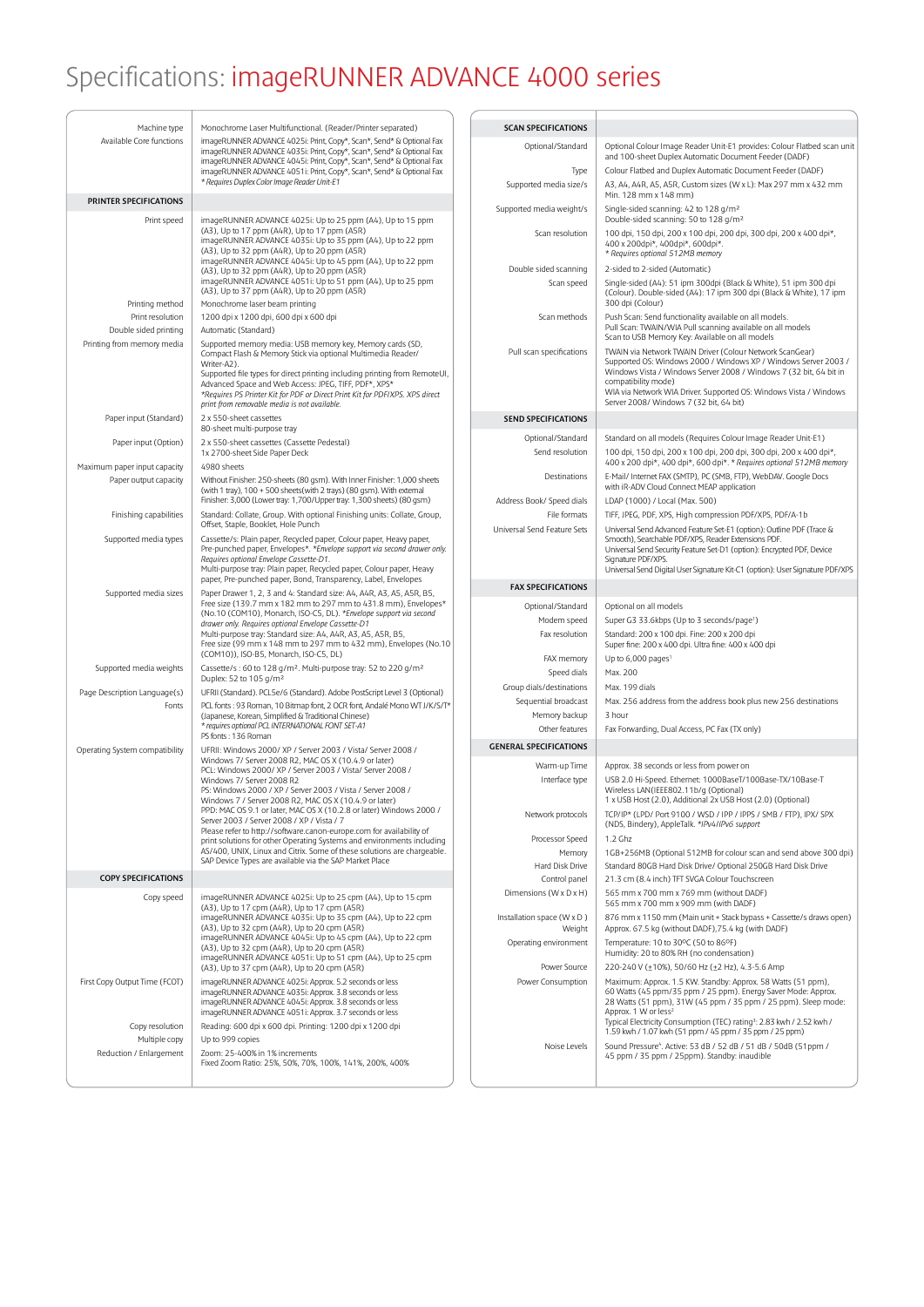| Software and printer<br>management             | iWMC - Centralised management of the device (Monitoring,<br>configuration, address book, driver and resource management)<br>eMaintenance compatibility via embedded RDS - enables Meter reading,<br>Automatic consumables management and remote diagnostics                                                                                                                        | INNER FINISHER ADDITIONAL TRAY-A1 (Adds a second tray for the Inner Finisher-A1)<br>BUFFER PASS UNIT-H1 (Required for Staple Finisher G1 or Booklet Finisher G1)<br>STAPLE CARTRIDGE-D3 (R) for Booklet Finisher-G1<br>STAPLE CARTRIDGE-J1 GP for Inner Finisher-D1                                                                                                                                                                              |
|------------------------------------------------|------------------------------------------------------------------------------------------------------------------------------------------------------------------------------------------------------------------------------------------------------------------------------------------------------------------------------------------------------------------------------------|--------------------------------------------------------------------------------------------------------------------------------------------------------------------------------------------------------------------------------------------------------------------------------------------------------------------------------------------------------------------------------------------------------------------------------------------------|
|                                                | CDS - Content Delivery System (Remote distribution of Firmware,<br>iR Options and MEAP applications). Remote User Interface (RUI)<br>Network ScanGear. NetSpot Device Installer<br>MEAP (Multifunctional Embedded Application Platform). MEAP Web                                                                                                                                  | UTILITY TRAY-A2 (Additional tray to hold an external USB keyboard.)<br>imageRUNNER ADVANCE C2000 Plain Pedestal (Alternative to cassette pedestal without<br>paper capacity)                                                                                                                                                                                                                                                                     |
| Security Features                              | IP/ Mac Address Filtering, IPSEC, SNMP V3.0, IEEE 802.1X, Trusted                                                                                                                                                                                                                                                                                                                  | COPY CARD READER-F1 (Magnetic physical card access system)                                                                                                                                                                                                                                                                                                                                                                                       |
|                                                | Platform Module (TPM), Secure Print, Encrypted Secure Print, Hard Disk                                                                                                                                                                                                                                                                                                             | COPY CARD READER ATTACHMENT-B2 (Attachment kit for Copy Card Reader)                                                                                                                                                                                                                                                                                                                                                                             |
|                                                | Drive Erase, Hard Disk Drive Mirroring & Encryption, Department ID,<br>SSO, SSO-H, Mailbox, Encrypted PDF, User and Device signatures,                                                                                                                                                                                                                                             | C-EXV38/39 DRUM UNIT<br>SUPER G3 FAX BOARD-AK1 (Adds fax functionality)                                                                                                                                                                                                                                                                                                                                                                          |
|                                                | Secure Watermarks, Document Scan locking, Hard Disk Drive removal,                                                                                                                                                                                                                                                                                                                 | FAX BOARD (2 LINE)-AK1 (Adds second fax line)                                                                                                                                                                                                                                                                                                                                                                                                    |
|                                                | The following items require uniFLOW: My Print Anywhere secure print,<br>Data Loss Prevention, Access Management for specific device features                                                                                                                                                                                                                                       | DIRECT PRINT KIT (PDF/XPS)-H1 (Enables users to print PDF/XPS files directly to the device)                                                                                                                                                                                                                                                                                                                                                      |
| <b>CONSUMABLES</b>                             |                                                                                                                                                                                                                                                                                                                                                                                    | <b>BARCODE PRINT KIT-D1</b> (Enables barcode printing via jet caps technology)<br>VOICE GUIDANCE-F2 (Recorded voice provides confirmation of basic copy menu settings, making                                                                                                                                                                                                                                                                    |
| Toner Cartridge/s                              | C-EXV 38 TONER (34200 pages <sup>5</sup> ) iR-ADV 4045i, iR-ADV 4051i<br>C-EXV 39 TONER (30200 pages <sup>5</sup> ) iR-ADV 4025i, iR-ADV 4035i                                                                                                                                                                                                                                     | the system easier to use for the visually impaired.)<br>VOICE OPERATION-C2 (Enables the user to set various functions on the device using verbal<br>instructions and audible feedback.)                                                                                                                                                                                                                                                          |
| <b>SPECIFICATIONS</b><br><b>FOR OPTIONS</b>    |                                                                                                                                                                                                                                                                                                                                                                                    | PS PRINTER KIT-AN1 (Adds Genuine Adobe PostScript Support. Also enables users to print PDF/<br>PS/EPS files directly to the device)                                                                                                                                                                                                                                                                                                              |
| Staple Finisher                                | Name: Inner Finisher -D1                                                                                                                                                                                                                                                                                                                                                           | DATA ERASE-C1 (Overwrites all temporary job data after completion and overwrites permanent<br>data (i.e. mailbox files) as soon as it is deleted, preventing unauthorised access.)                                                                                                                                                                                                                                                               |
|                                                | Number of Trays: 1 standard plus 1 optional<br>Tray A Capacity:<br>A4 / A5R: 100 sheets, A3 / A4R: 100 sheets<br>Tray B Capacity:<br>A4 / A5R: 1,000 sheets (without Tray A), 500 sheets<br>(with Tray A), A3 / A4R 500 sheets,                                                                                                                                                    | HDD DATA ENCRYPTION & MIRRORING KIT-C4 (Hard disk drive accessory pack, providing<br>encryption and mirroring of both temporary and permanent data. Encryption enables copied or<br>scanned images to be encrypted BEFORE they are saved on the device's hard drive. The pack<br>includes the Common Criteria level EAL3 certified Canon MFP security kit 2.00. Mirroring copies all<br>data in real time, providing a highly reliable back-up.) |
|                                                | Paper Weight: 52 to 220 gsm<br>Staple Position: Corner, Double                                                                                                                                                                                                                                                                                                                     | <b>ENCRYPTED PRINTING SOFTWARE-D1</b> (Encrypts the print job in transit to the device and requires<br>a password at the printer before sensitive documents are printed.)                                                                                                                                                                                                                                                                        |
|                                                | Staple Capacity: A4: 50 sheets, A3 / A4R: 30 sheets                                                                                                                                                                                                                                                                                                                                | <b>SECURE WATERMARK-B1</b> (Deters duplication of sensitive printouts by embedding hidden                                                                                                                                                                                                                                                                                                                                                        |
|                                                | Dimensions (W x D x H): 410 mm $\times$ 554 mm $\times$ 295 mm<br>Weight: Approx. 12.5 kg                                                                                                                                                                                                                                                                                          | watermarks that become visible when copied.)                                                                                                                                                                                                                                                                                                                                                                                                     |
|                                                |                                                                                                                                                                                                                                                                                                                                                                                    | DOCUMENT SCAN LOCK KIT-B1 (Offers embedded security to prevent copying of sensitive printed<br>documents whilst providing the ability to analyse any security breach of the document.)                                                                                                                                                                                                                                                           |
|                                                | Name: Staple Finisher-G1 (External)*<br>Number of Trays: 2                                                                                                                                                                                                                                                                                                                         | WEB ACCESS SOFTWARE-H1 (Provide access to websites and other web-based online content)                                                                                                                                                                                                                                                                                                                                                           |
|                                                | Tray A Capacity: A4 / A5R 1,300 sheets, A3 / A4R 650 sheets                                                                                                                                                                                                                                                                                                                        | USB DEVICE PORT-D1 (Adds two additional USB Ports to use with uniFLOW or 3rd party card                                                                                                                                                                                                                                                                                                                                                          |
|                                                | Tray B Capacity: A4 / A5R 1,700 sheets, A3 / A4R 650 sheets<br>Paper Weight: 52 to 220 gsm                                                                                                                                                                                                                                                                                         | readers or the Multimedia Reader/Writer-A2 for additional media support.)<br>WIRELESS LAN BOARD-B2 (Wireless connectivity for the device)                                                                                                                                                                                                                                                                                                        |
|                                                | Staple Position: Corner, Double                                                                                                                                                                                                                                                                                                                                                    | ADDITIONAL MEMORY TYPE A (512MB)(Required for 600dpi colour scan & send.)                                                                                                                                                                                                                                                                                                                                                                        |
|                                                | Staple Capacity: A4: 50 sheets, A3 / A4R: 30 sheets<br>Dimensions (W x D x H): 543 mm × 646 mm × 1097 mm                                                                                                                                                                                                                                                                           | 2.5INCH/80GB HDD-C1 (Additional HDD for mirroring function.)                                                                                                                                                                                                                                                                                                                                                                                     |
|                                                | Weight: Approx. 46 kg<br>* Requires Buffer Pass Unit-H1                                                                                                                                                                                                                                                                                                                            | 2.5INCH/250GB HDD-D1 (A replacement HDD to increase the storage space on the device. Note:<br>Mirroring function requires second 250GB HDD)                                                                                                                                                                                                                                                                                                      |
| Booklet Finisher                               | Name: Booklet Finisher-G1 (External)*                                                                                                                                                                                                                                                                                                                                              | REMOVABLE HARD DISK KIT-AF1 (Enables customers to lock the hard disk(s) into the device for<br>normal operation and to remove them to a secure location after powering down.)                                                                                                                                                                                                                                                                    |
|                                                | Number of Trays: 2<br>Tray A Capacity: A4 / A5R 1,300 sheets, A3 / A4R 650 sheets                                                                                                                                                                                                                                                                                                  | <b>EXPANSION BUS-F2</b> (Required to install the Wireless LAN Board-B2.)                                                                                                                                                                                                                                                                                                                                                                         |
|                                                | Tray B Capacity: A4 / A5R 1,700 sheets, A3 / A4R 650 sheets                                                                                                                                                                                                                                                                                                                        | REMOTE FAX-A1 (Enables the device to send and receive fax from another device connected with<br>a fax board.)                                                                                                                                                                                                                                                                                                                                    |
|                                                | Paper Weight: 52 to 220 gsm<br>Staple Position: Corner, Double, Booklet Stitch                                                                                                                                                                                                                                                                                                     | MULTIMEDIA READER/WRITER-A2 (External multi-slot card reader/writer.)                                                                                                                                                                                                                                                                                                                                                                            |
|                                                | Staple Capacity: A4: 50 sheets, A3 / A4R: 30 sheets                                                                                                                                                                                                                                                                                                                                | SERIAL INTERFACE KIT-K1 (Serial interface for Cost Recovery Solutions.)                                                                                                                                                                                                                                                                                                                                                                          |
|                                                | Booklet Stitch paper size: A3, A4R<br>Booklet Stitch Staple Capacity: 16 sheets (64 pages, 64-81 gsm) x 10 jobs                                                                                                                                                                                                                                                                    | COPY CONTROL INTERFACE KIT-A1 (CC6 interface conversion into RS232 interface.)                                                                                                                                                                                                                                                                                                                                                                   |
|                                                | Dimensions (W x D x H): 648 mm × 646 mm × 1097 mm<br>Weight: Approx. 75 kg                                                                                                                                                                                                                                                                                                         | PCL INTERNATIONAL FONT SET-A1 (Adds PCL support for Andalé Mono WT J/K/S/T(Japanese/<br>Korean/ Simplified Chinese/ Traditional Chinese))                                                                                                                                                                                                                                                                                                        |
| Cassette Feeding units                         | * Requires Buffer Pass Unit-H1<br>Cassette Feeding Unit-AF1: Adds two additional front-loading,                                                                                                                                                                                                                                                                                    | REMOTE OPERATORS SOFTWARE KIT-B1 (Allows use of device control panel screens from<br>remote computers.)                                                                                                                                                                                                                                                                                                                                          |
|                                                | user-adjustable 550-sheet paper cassettes to the standard paper supply.                                                                                                                                                                                                                                                                                                            | ACCESS MANAGEMENT SYSTEM Kit-B1 (Requires uniFLOW software solution. The AMS kit<br>enables uniFLOW to restrict access to specific functions on a device by user.)                                                                                                                                                                                                                                                                               |
| Paper Deck Unit                                | Name: Paper Deck Unit-B2                                                                                                                                                                                                                                                                                                                                                           | FL CASSETTE-AQ1 (Spare 550 sheet cassette tray for cassette 1)                                                                                                                                                                                                                                                                                                                                                                                   |
|                                                | Paper Size: A4. Paper Weight: 60 to 128 gsm<br>Paper Capacity: 2,700 sheets (80 gsm)<br>Dimensions (W x D x H): 372 mm × 603 mm × 473 mm<br>Weight: Approx. 37 kg                                                                                                                                                                                                                  | FL CASSETTE-AM1 (Spare 550 sheet cassette tray for cassette 2, 3 and 4)                                                                                                                                                                                                                                                                                                                                                                          |
| Puncher Unit/s                                 | External 2 Hole Puncher-B2: 2 holes                                                                                                                                                                                                                                                                                                                                                | <b>Standard disclaimers</b><br>Some images are simulated for clarity of reproduction. All data is based on Canon's standard testing                                                                                                                                                                                                                                                                                                              |
|                                                | (Requires either the Booklet Finisher-G1 or Staple Finisher-G1)<br>External 4 Hole Puncher-B2: 4 holes (Swedish) (Requires either the<br>Booklet Finisher-G1 or Staple Finisher-G1)<br>External 2/4 Hole Puncher-B2: 2 holes, 4 holes (French) (Requires either<br>the Booklet Finisher-G1 or Staple Finisher-G1)<br>Inner 2 Hole Puncher-A1: 2 holes (Requires Inner Finisher-D1) | methods. This leaflet and the specifications of the product have been developed prior to the date of product<br>launch. Final specifications are subject to change without notice.™ and ®: All company and/or product<br>names are trademarks and/or registered trademarks of their respective manufacturers in their markets and/<br>or countries.<br><b>Footnotes</b><br>1. Based on ITU-T Standard Chart No. 1                                |
|                                                | Inner 4 Hole Puncher-A1: 4 holes (Swedish) (Requires Inner Finisher-D1)<br>Inner 2/4 Hole Puncher-A1: 2 holes, 4 holes (French) (Requires Inner<br>Finisher-D1)                                                                                                                                                                                                                    | 2. Typical Electricity Consumption (TEC) rating represents the typical electricity consumed by a product<br>during 1 week, measured in kilowatt-hours (kWh). The test methodology is defined by ENERGY STAR                                                                                                                                                                                                                                      |
| Document Insertion/<br>Folding Unit            | Not Available                                                                                                                                                                                                                                                                                                                                                                      | (http://www.eu-energystar.org).<br>3. 1 watt sleep mode may not be possible in all circumstances. Certain network configurations and                                                                                                                                                                                                                                                                                                             |
| Document Insertion Unit                        | Not Available                                                                                                                                                                                                                                                                                                                                                                      | options may prevent the device from entering deep sleep mode. Please refer to the user quide for more<br>information                                                                                                                                                                                                                                                                                                                             |
| Document Folding Unit                          | Not Available                                                                                                                                                                                                                                                                                                                                                                      | 4. Declared noise emission in accordance with ISO 7779                                                                                                                                                                                                                                                                                                                                                                                           |
| <b>ADDITIONAL OPTIONS</b>                      |                                                                                                                                                                                                                                                                                                                                                                                    | 5. Based on 6% coverage                                                                                                                                                                                                                                                                                                                                                                                                                          |
| STAMP INK CARTRIDGE-C1<br><b>STAMP UNIT-B1</b> | <b>COLOUR IMAGE READER UNIT-E1</b> (Duplex Automatic Document Feeder and Platen scanner)                                                                                                                                                                                                                                                                                           |                                                                                                                                                                                                                                                                                                                                                                                                                                                  |
|                                                | ADF ACCESS HANDLE-A1 (Attaches to the document feeder, making access easier for seated users)                                                                                                                                                                                                                                                                                      |                                                                                                                                                                                                                                                                                                                                                                                                                                                  |
|                                                | PRINTER COVER-E1 (Printer cover for main body without colour image reader unit)                                                                                                                                                                                                                                                                                                    |                                                                                                                                                                                                                                                                                                                                                                                                                                                  |
| Holds up to 50 envelopes.)                     | ENVELOPE ATTACHMENT-D1 (Attaches to the 2nd paper cassette for easy envelope feeding.                                                                                                                                                                                                                                                                                              |                                                                                                                                                                                                                                                                                                                                                                                                                                                  |
|                                                | INNER 2 WAY TRAY-H1 (Adds a second internal output tray and increases capacity to 450 sheets)                                                                                                                                                                                                                                                                                      |                                                                                                                                                                                                                                                                                                                                                                                                                                                  |